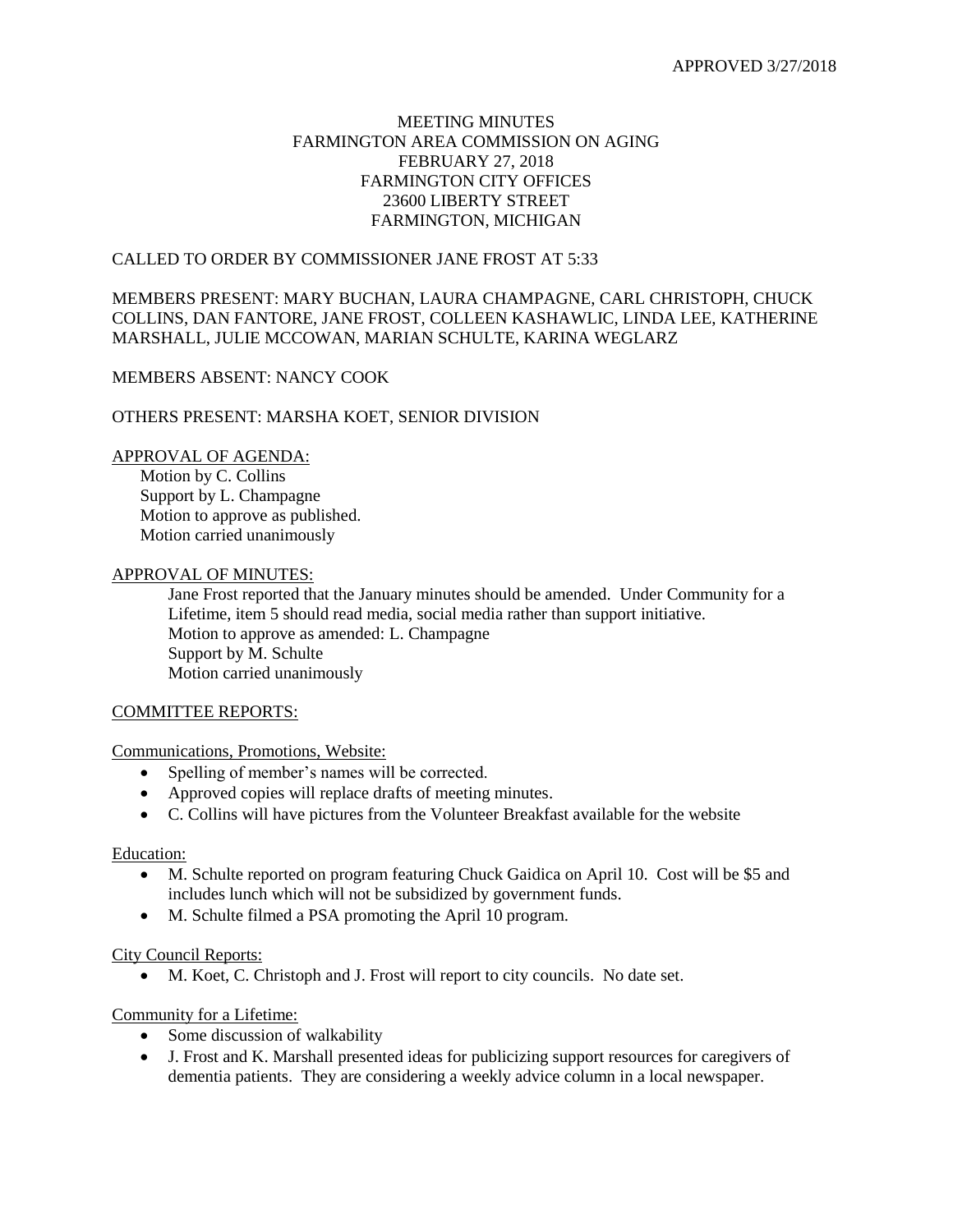- J. McCowan and L. Champagne will contact police departments to gather information on financial exploitation of seniors. They plan to compile a list of warning signs that bank tellers could use if they suspect a senior is being forced to withdraw funds.
- L. Lee shared the welcome news that Oakland County Extension has assigned a horticultural educator, Kristine Hahn, an MSU educator, to assist in commission's efforts to establish a community garden. She plans to meet with the commission and make presentations at Farmington libraries to ascertain what the community wants in a shared garden. Choice of site will be determined after all necessary criteria are established.

Resource Directory:

- C.Kashawlic will seek bids for printing of the directory. She would like to categorize selections on the website to make the directory easier to use.
- Cost of placing an ad in the directory was discussed. Further research is needed.

# Volunteer Recognition:

- Nomination forms for awards were shared and discussed. The commission chose the following:
- Maggie Loridas Diamond Award: Fay Jacobs
- Motion by C. Christoph, support by C. Collins. Motion carried unanimously
- Gold Award: Terry Deichert
- Motion by L.Champagne, support by C.Collins. Motion carried unanimously.
- It was decided that the Community Commitment Award would not be awarded until 2019.
- There is a need for musical entertainment for the breakfast. Contact Marsha with suggestions.

# Senior Division Report:

- Shredding will be held on March 6. Limit 4 bags. Come at 10:30 rather than 10:00.
- Forty-five people have already purchased Chuck Gaidica tickets.
- Surprise Health Department Inspection yielded stars in all categories.
- M. Koet commented on the devotion of her staff. On Friday, February 9, 2018, when heavy snow made normal deliveries impossible, all 185 Meals on Wheels clients were contacted by phone to be sure they were safe and had food for the weekend. Staff members took food to those who needed it.

Old Business:

- Officers for the new year were chosen by acclimation: Chairperson: N.Cook, Co-chair: M. Schulte, Secretary: M.Buchan
- A letter from Jeanne Atkinson, former chairperson, was read to the group.

# New Business:

 Commissioner Marian Schulte was notified that she will be awarded a PhD. In Health Education. Congratulations.

# Ambassador Reports:

- Parks and Rec. C. Christoph reported that plans for Harrison High dominate the meetings
- Chamber of Commerce: C.Kashawlic invites anyone looking to grow a business in the Farmington area to attend meetings which are usually held on the lst Thursday at 7:45 at the C.A.R.E.S. facility on Shiawassee. An elder law attorney is needed. This is an opportunity for businesses to network.